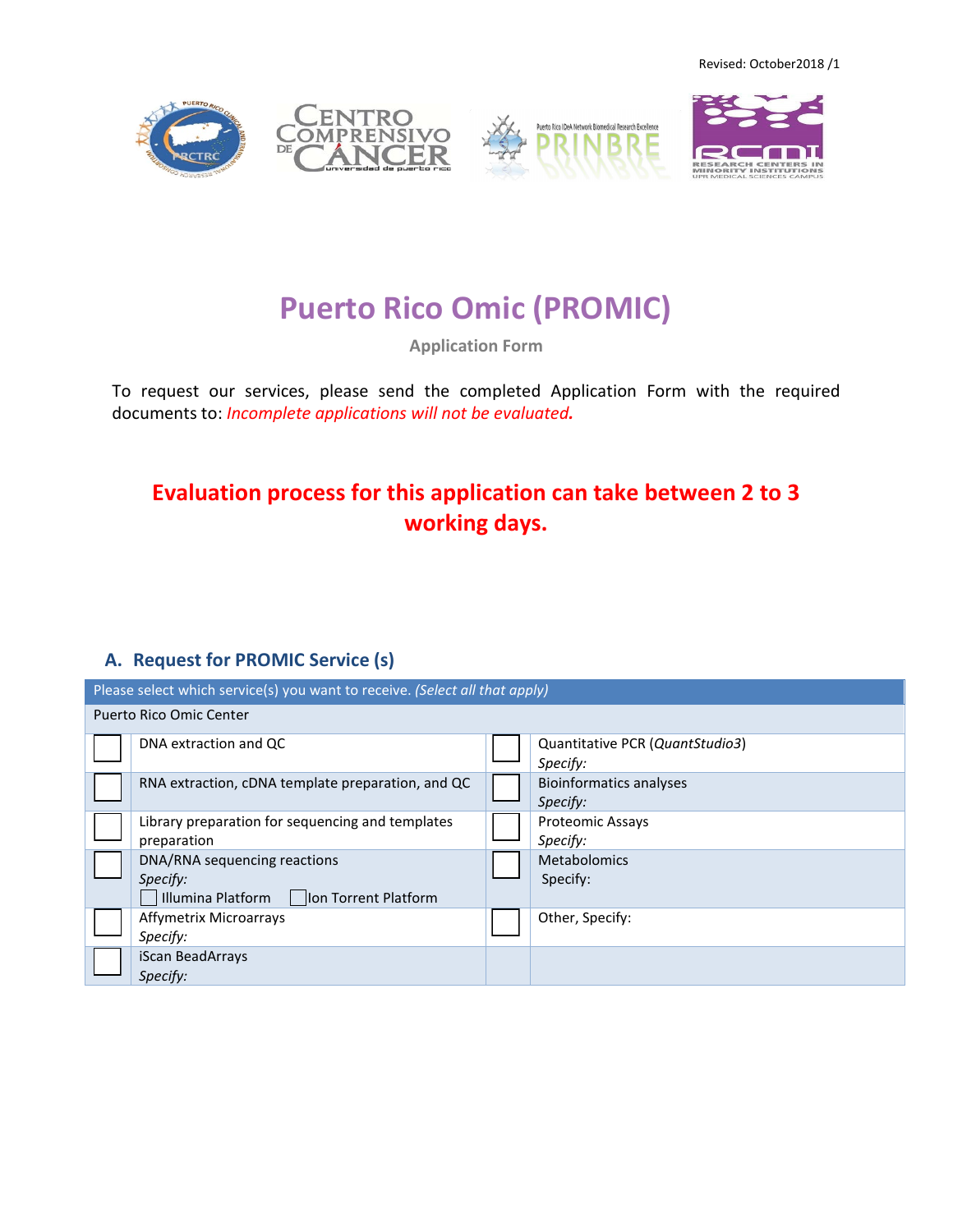| <b>First Name:</b>       |                                                           |                           |
|--------------------------|-----------------------------------------------------------|---------------------------|
| Last Name:               |                                                           |                           |
| Degree:                  | Select degree PhD                                         | If other, please specify: |
| <b>Current Position:</b> | Select position Other, Specify:                           | If other, please specify: |
| Institution:             | Select academic affiliation UPR Medical Sciences C Other: |                           |
| School:                  | Select school Other:                                      | Other:                    |
| Department:              | Select department Other:                                  | Other:                    |
| Program:                 |                                                           |                           |
| Email:                   |                                                           |                           |
| Telephone:               |                                                           |                           |

#### **B. Contact Information** - **Principal Investigator or Contact Person**

#### **C. Study Description**

*Please indicate information regarding the research protocol from the biological samples was collected.*

| 1. Full title of the study:                          |                              |  |  |  |
|------------------------------------------------------|------------------------------|--|--|--|
| 2. Research Areas:                                   | Cardiovascular<br><b>HIV</b> |  |  |  |
|                                                      | Neuroscience<br>Cancer       |  |  |  |
|                                                      | Other, specify:              |  |  |  |
| <b>IRB/IACUC Number:</b><br>3.                       |                              |  |  |  |
| IRB/IACUC Expiration Date (mm/dd/yyyy):<br>4.        |                              |  |  |  |
| <b>Institutional Biosafety Committee (IBC)</b><br>5. |                              |  |  |  |
| Expiration Date (mm/dd/yyyy):                        |                              |  |  |  |
| Please provide a brief study description:            |                              |  |  |  |
|                                                      |                              |  |  |  |
|                                                      |                              |  |  |  |
|                                                      |                              |  |  |  |

#### **D. Biological Samples Descriptions**

**Please provide information related to the biological samples that will be used through the PROMIC.**

| Type of biological sample:             |  |
|----------------------------------------|--|
| Type of organism:                      |  |
| <b>Number of biological samples:</b>   |  |
| Number of runs per biological samples: |  |

#### **E. Investigator's Responsibilities**